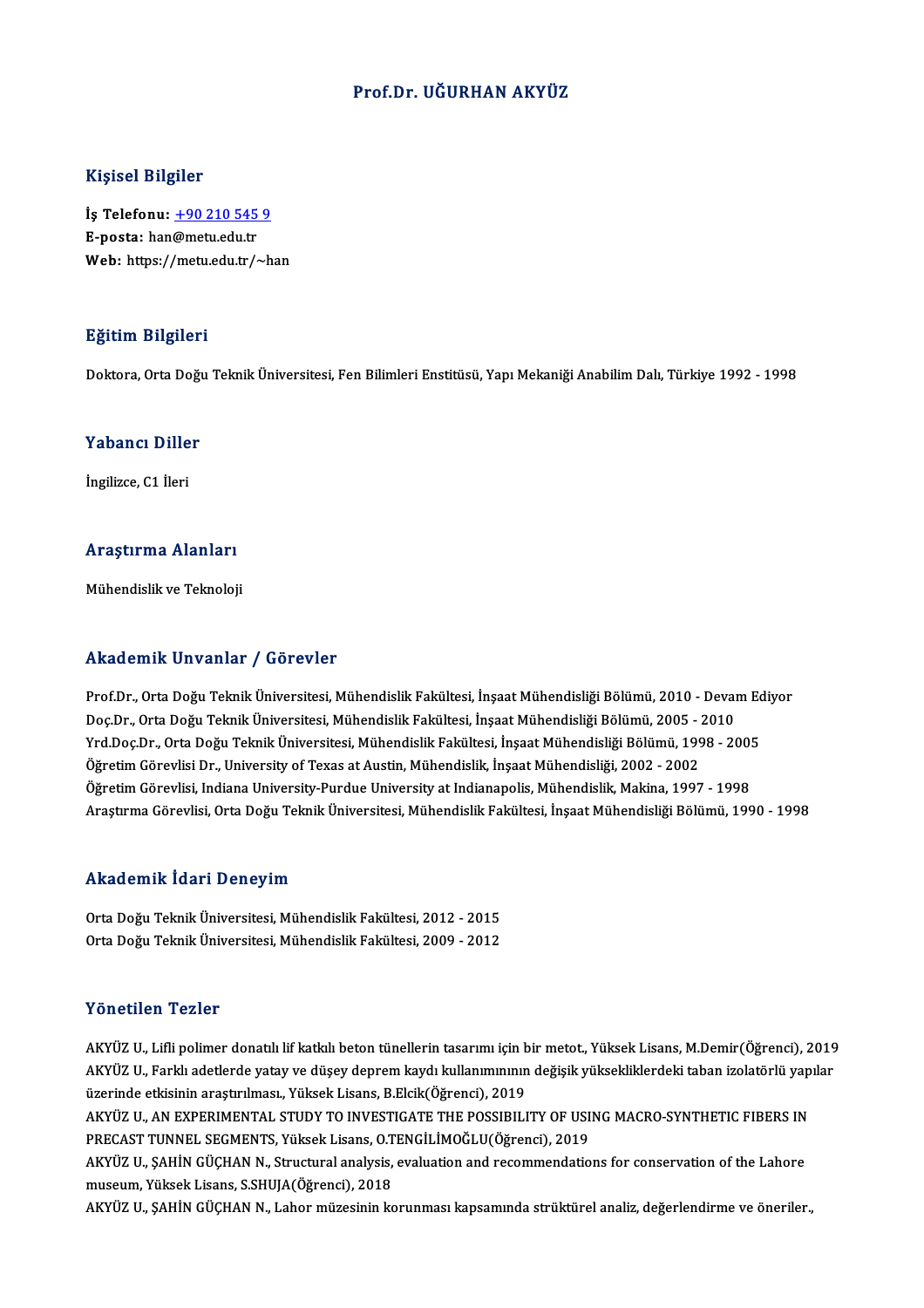Yüksek Lisans, S.Shuja(Öğrenci), 2018<br>AKVÜZ II. A nevi method ta ingreese ef

AKYÜZ U., A new method to increase effectiveness of base isolation on torsionally unrestrained structures, Yüksek<br>Lisans, E.CAN(Öğrenci), 2016 Yüksek Lisans, S.Shuja(Öğrenc<br>AKYÜZ U., A new method to in<br>Lisans, E.CAN(Öğrenci), 2016<br>AKYÜZ U. SAHİN CÜCHAN N AKYÜZ U., A new method to increase effectiveness of base isolation on torsionally unrestrained structures, Yüksek<br>Lisans, E.CAN(Öğrenci), 2016<br>AKYÜZ U., ŞAHİN GÜÇHAN N., Kosova Yaşar Paşa camii mevcut durum yapısal analizi

Lisans, E.CAN(Öğrenci), 2016<br>AKYÜZ U., ŞAHİN GÜÇHAN N., Ko<br>Lisans, M.Emre(Öğrenci), 2014<br>AKYÜZ II. Structural analysis of AKYÜZ U., ŞAHİN GÜÇHAN N., Kosova Yaşar Paşa camii mevcut durum yapısal analizi ve güçlendirme önerileri., Yüksek<br>Lisans, M.Emre(Öğrenci), 2014<br>AKYÜZ U., Structural analysis of current condition of Kosovo Yashar Pasha mosq

Lisans, M.Emre(Öğrenci), 2014<br>AKYÜZ U., Structural analysis of<br>Lisans, M.EMRE(Öğrenci), 2014<br>AKYÜZ II. Experimental studies AKYÜZ U., Structural analysis of current condition of Kosovo Yashar Pasha mosque and strengthening proposals, Yüksek<br>Lisans, M.EMRE(Öğrenci), 2014<br>AKYÜZ U., Experimental studies on fiber mesh reinforced elastomeric bearing

Lisans, M.EMRE(Öğrenci), 2014<br>AKYÜZ U., Experimental studies on fiber mesh reinforced elastomeric bearings, Doktora, A.KARIMZADEH(Öğrenci), 2<br>YAMAN İ. Ö. , AKYÜZ U., Behavior of cfrp confined concrete specimens under tempe AKYÜZ U., Experimental studies on fiber mesh reinforced elastomeric bearings, Doktora, A.KARIMZADEH(Öğrenci), 2013<br>YAMAN İ. Ö. , AKYÜZ U., Behavior of cfrp confined concrete specimens under temperature cycles and sustained YAMAN İ. Ö. , AKYÜZ U., Behavior of cfrp confined concrete specimens under temperature cycles and sustained loads,<br>Doktora, B.ERDİL(Öğrenci), 2012<br>AKYÜZ U., A comparative study on direct analysis method and effective lengt

Doktora, B.ERDİL (Öğrenci), 2012<br>AKYÜZ U., A comparative study on direct<br>Yüksek Lisans, A.EMRAH (Öğrenci), 2012<br>AKYÜZ II. Besponse of asummetria isələtd AKYÜZ U., A comparative study on direct analysis method and effective length method in one-story semi-rigid frame<br>Yüksek Lisans, A.EMRAH(Öğrenci), 2012<br>AKYÜZ U., Response of asymmetric isolated buildings under bi-direction

Yüksek Lisans, A.EMRAH(Öğrenci), 2012<br>AKYÜZ U., Response of asymmetric isolat<br>Yüksek Lisans, H.EDA(Öğrenci), 2012 AKYÜZ U., Response of asymmetric isolated buildings under bi-directional excitations of near-fault ground motions,

AKYÜZ U., YAKUT A., Comparative study of commercial structural analysis programs in view of seismic assessment procedures in Turkish Earthquake Code 2007, Yüksek Lisans, S.YILDIRIM(Öğrenci), 2011

AKYÜZ U., CANER A., Development of a new seismic isolator named "ball rubber bearing", Doktora, C.ÖZKAYA(Öğrenci),<br>2010 AKYÜZ U., CANER A., Development of a new seismic isolator named "ball rubber bearing", Doktora, C.ÖZKAYA(Öğrenci)<br>2010<br>AKYÜZ U., Depremin düşey bileşeninin, sismik olarak izole edilmiş ve edilmemiş köprülere olan etkileri.

2010<br>AKYÜZ U., Depremin dü<br>N.Eser(Öğrenci), 2010<br>AKYÜZ U. Besponse ef AKYÜZ U., Depremin düşey bileşeninin, sismik olarak izole edilmiş ve edilmemiş köprülere olan etkileri., Yüksek Lis<br>N.Eser(Öğrenci), 2010<br>AKYÜZ U., Response of isolated structures under bi-directional excitations of near-f

N.Eser(Öğrenci), 2010<br>AKYÜZ U., Response of isolated structures under bi-directional excitations of near-field ground motions, Doktora,<br>G.ÖZDEMİR(Öğrenci), 2010 AKYÜZ U., Response of isolated structures under bi-directional excitations of near-field ground motions, D<br>G.ÖZDEMİR(Öğrenci), 2010<br>AKYÜZ U., Vertical ground motion influence on seismically isolated and unisolated bridges,

N.ESER(Öğrenci), 2010<br>AKYÜZ U., Elastoplastisite için hasar modellenmesi., Doktora, C.Soyarslan(Öğrenci), 2009 AKYÜZ U., Vertical ground motion influence on seismically isolated and unisolated bridge:<br>N.ESER(Öğrenci), 2010<br>AKYÜZ U., Elastoplastisite için hasar modellenmesi., Doktora, C.Soyarslan(Öğrenci), 2009<br>AKYÜZ U., A new formu N.ESER(Öğrenci), 2010<br>AKYÜZ U., Elastoplastisite için hasar modellenmesi., Doktora, C.Soyarslan(Öğrenci), 2009<br>AKYÜZ U., A new formulation for the analysis of bonded elastic layers, Doktora, S.PINARBAŞI(Öğrenci), 2007<br>AKYÜ

AKYÜZ U., Comparison of design specifications for seismically isolated buildings, Yüksek Lisans, E.ACAR(Öğrenci), 2006<br>AKYÜZ U., Cfrp ankrajların özellikleri, Yüksek Lisans, G.Özdemir(Öğrenci), 2005 AKYÜZ U., A new formulation for the analysis of bonded elastic layers, Doktora,<br>AKYÜZ U., Comparison of design specifications for seismically isolated buildings,<br>AKYÜZ U., Cfrp ankrajların özellikleri, Yüksek Lisans, G.Özd

AKYÜZ U., Comparison of design specifications for seismically isolated buildings, Yüksek Lisans, E.ACAR(Öğ<br>AKYÜZ U., Cfrp ankrajların özellikleri, Yüksek Lisans, G.Özdemir(Öğrenci), 2005<br>AKYÜZ U., YAKUT A., Effects of maso AKYÜZ U., Cfrp ankrajları<br>AKYÜZ U., YAKUT A., Effed<br>M.SELİM(Öğrenci), 2005<br>AKYÜZ II. Mechanisal pre AKYÜZ U., YAKUT A., Effects of masonry infill walls on the seismic performance of buildings, Yüksek L.<br>M.SELİM(Öğrenci), 2005<br>AKYÜZ U., Mechanical properties of CFRP anchor dowels, Yüksek Lisans, G.ÖZDEMİR(Öğrenci), 2005<br>A M.SELİM(Öğrenci), 2005<br>AKYÜZ U., Mechanical properties of CFRP anchor dowels, Yüksek Lisans, G.ÖZDEMİR(Öğrenci), 2005<br>AKYÜZ U., Sismik izolayonlu binalar için dizayn şartnamelerinin kıyaslanması, Yüksek Lisans, E.Acar(Öğre

AKYÜZ U., Mechanical properties of CFRP anchor dowels, Yüksek Lisans, G.ÖZDEMİR(Öğrenci), 2005<br>AKYÜZ U., Sismik izolayonlu binalar için dizayn şartnamelerinin kıyaslanması, Yüksek Lisans, E.Acar(Öğrenci), 2005<br>AKYÜZ U., Fi AKYÜZ U., Sismik izolay<br>AKYÜZ U., Finite eleme<br>İ.CEM(Öğrenci), 2004<br>AKYÜZ U. Strengtheni AKYÜZ U., Finite element analysis of composite laminates subjected to axial and transverse loading, Yüksek Lisans,<br>i.CEM(Öğrenci), 2004<br>AKYÜZ U., Strengthening of existing reinforced concrete frames, Yüksek Lisans, İ.ERDEM

AKYÜZ U., Strengthening of existing reinforced concrete frames, Yüksek Lisans, İ.ERDEM(Öğrenci), 2003

AKYÜZ U., Strengthening of existing reinforced concrete frames, Yüksek Lisans, İ.ERDEM(Öğrenci), 2003<br>AKYÜZ U., Comparative study of base isolated systems, Yüksek Lisans, F.TÜRKMEN(Öğrenci), 2002<br>AKYÜZ U., Implementation o AKYÜZ U., Comparative study c<br>AKYÜZ U., Implementation of a<br>C.SOYARSLAN(Öğrenci), 2002<br>AKYÜZ II. Numerisəl investisat AKYÜZ U., Implementation of a generalized finite element program for hyperelastic materials, Yüksek Lisans,<br>C.SOYARSLAN(Öğrenci), 2002<br>AKYÜZ U., Numerical investigation of the elastic behaviour of rubber based seismic isol

C.SOYARSLAN(Öğrenci), 2002<br>AKYÜZ U., Numerical inve<br>Ş.GÜZEY(Öğrenci), 2002<br>AKYÜZ U. Meshanisal pre AKYÜZ U., Numerical investigation of the elastic behaviour of rubber based seismic isolators, Yüksek Lisans,<br>Ş.GÜZEY(Öğrenci), 2002<br>AKYÜZ U., Mechanical properties of the urinary bladder during filling and emptying, Yüksek

S GÜZ<br>AKYÜ.<br>2002 AKYÜZ U., Mechanical properties of the urinary bladder during filling and emptying, Yüksek Lisans, Y.ÖZEREN(Öğre<br>2002<br>AKYÜZ U., Forced vibration testing of existing reinforced concrete buildings, Yüksek Lisans, O.CEM(Öğren

AKYÜZ U., Forced vibration testing of existing reinforced concrete buildings, Yüksek Lisans, O.CEM(Öğrenci), 2002<br>Jüri Üyelikleri

Doçentlik Sınavı, Doçentlik Sınavı, Karadeniz Teknik Üniversitesi, Nisan, 2021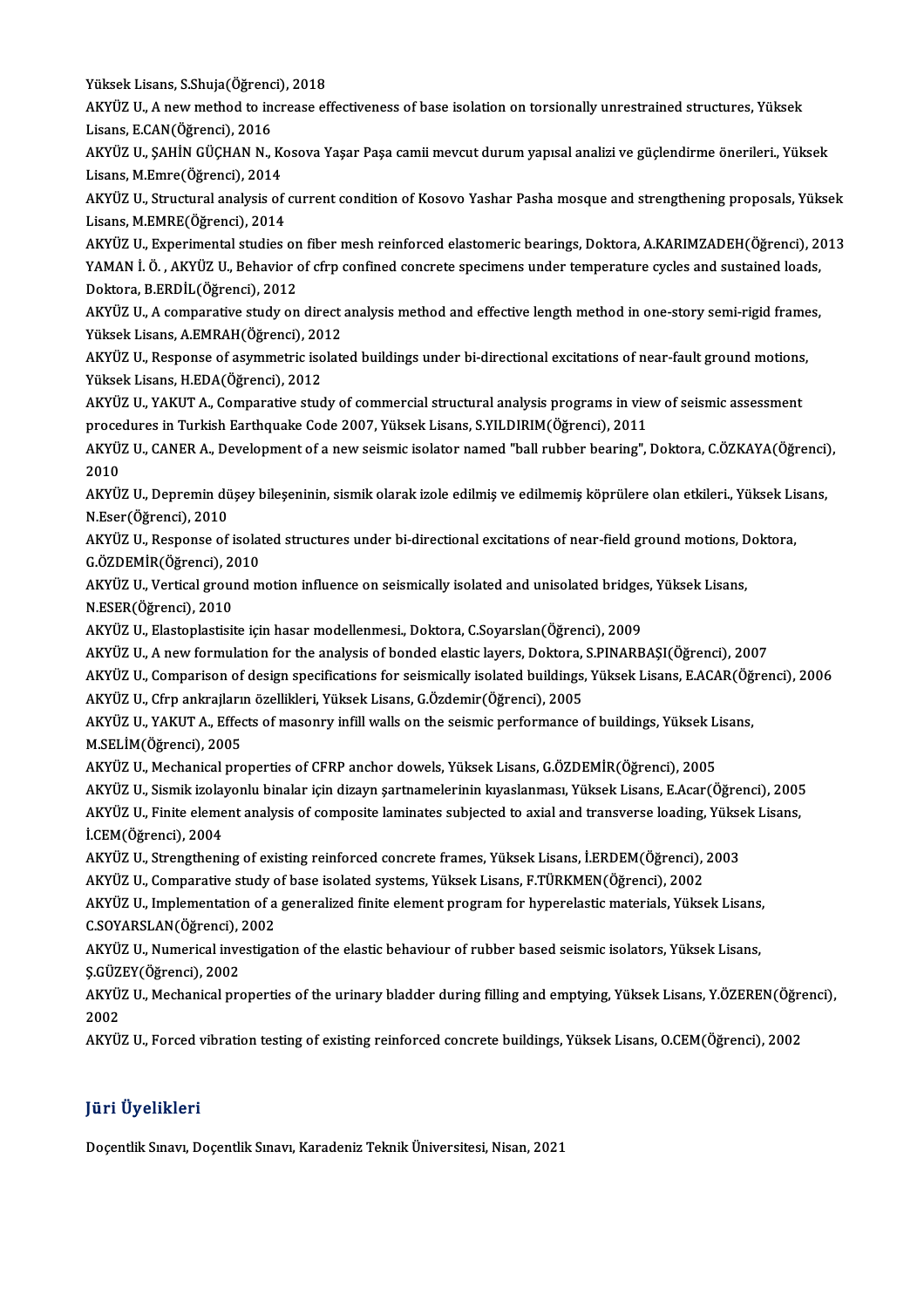# SCI, SSCI ve AHCI İndekslerine Giren Dergilerde Yayınlanan Makaleler<br>Makaleler

|       | SCI, SSCI ve AHCI İndekslerine Giren Dergilerde Yayınlanan Makaleler                                                                                                                                                              |
|-------|-----------------------------------------------------------------------------------------------------------------------------------------------------------------------------------------------------------------------------------|
| L.    | Detailed Investigation of Glass Balustrade in Kashirskaya Shopping Mall Project<br>Demirel I.O., YAKUT A., AKYÜZ U., Yigin H., Dikbayir H. E.<br>TEKNIK DERGI, cilt.32, sa.1, ss.10565-10575, 2021 (SCI İndekslerine Giren Dergi) |
| П.    | Experimental study on hybrid precast tunnel segments reinforced by macro-synthetic fibres and<br>glass fibre reinforced polymer bars                                                                                              |
| Ш.    | Tengilimoglu O., AKYÜZ U.<br>TUNNELLING AND UNDERGROUND SPACE TECHNOLOGY, cilt.106, 2020 (SCI İndekslerine Giren Dergi)<br>Forced Vibration Testing and Finite Element Modeling of a Nine-Story Reinforced Concrete Flat          |
|       | <b>Plate-Wall Building</b><br>ÇELİK O.C., SUCUOĞLU H., AKYÜZ U.                                                                                                                                                                   |
| IV    | EARTHQUAKE SPECTRA, cilt.31, sa.2, ss.1069-1081, 2015 (SCI Indekslerine Giren Dergi)<br>Lateral Response Comparison of Unbonded Elastomeric Bearings Reinforced with Carbon Fiber                                                 |
|       | <b>Mesh and Steel</b><br>Naghshineh A.K., Akyuz U., Caner A.                                                                                                                                                                      |
| V.    | SHOCK AND VIBRATION, 2015 (SCI İndekslerine Giren Dergi)<br>Seismic Resistance Evaluation of Traditional Ottoman Timber-Frame Himis Houses: Frame Loadings                                                                        |
|       | and Material Tests                                                                                                                                                                                                                |
|       | Aktas Y. D., AKYÜZ U., TÜRER A., Erdil B., ŞAHİN GÜÇHAN N.<br>EARTHQUAKE SPECTRA, cilt.30, sa.4, ss.1711-1732, 2014 (SCI İndekslerine Giren Dergi)                                                                                |
| VI.   | Comparison of fundamental properties of new types of fiber-mesh-reinforced seismic isolators with<br>conventional isolators                                                                                                       |
|       | Naghshineh A.K., AKYÜZ U., CANER A.<br>EARTHQUAKE ENGINEERING & STRUCTURAL DYNAMICS, cilt.43, sa.2, ss.301-316, 2014 (SCI Indekslerine Giren<br>Dergi)                                                                            |
| VII.  | CFRP-confined concrete columns under different environmental conditions<br>Erdil B., AKYÜZ U., YAMAN İ. Ö.                                                                                                                        |
| VIII. | MAGAZINE OF CONCRETE RESEARCH, cilt.65, sa.12, ss.731-743, 2013 (SCI İndekslerine Giren Dergi)<br>Dynamic analyses of isolated structures under bi-directional excitations of near-field ground                                   |
|       | motions<br>Ozdemir G., AKYÜZ U.                                                                                                                                                                                                   |
| IX.   | SHOCK AND VIBRATION, cilt.19, sa.4, ss.505-513, 2012 (SCI İndekslerine Giren Dergi)<br>Mechanical behavior of CFRP confined low strength concretes subjected to simultaneous heating-<br>cooling cycles and sustained loading     |
|       | Erdil B., AKYÜZ U., YAMAN İ. Ö.<br>MATERIALS AND STRUCTURES, cilt.45, ss.223-233, 2012 (SCI Indekslerine Giren Dergi)                                                                                                             |
| X.    | Development of a new rubber seismic isolator: 'Ball Rubber Bearing (BRB)'<br>ÖZKAYA C., AKYÜZ U., CANER A., DİCLELİ M., Pinarbasi S.                                                                                              |
| XI.   | EARTHQUAKE ENGINEERING & STRUCTURAL DYNAMICS, cilt.40, sa.12, ss.1337-1352, 2011 (SCI Indekslerine<br>Giren Dergi)<br>Analytical Investigation of Lateral Strength of Masonry Infilled RC Frames Retrofitted with CFRP            |
|       | Erdem I., AKYÜZ U.<br>JOURNAL OF PERFORMANCE OF CONSTRUCTED FACILITIES, cilt.24, sa.4, ss.302-310, 2010 (SCI Indekslerine Giren                                                                                                   |
| XII.  | Dergi)<br>Compression of solid and annular circular discs bonded to rigid surfaces                                                                                                                                                |
|       | Pinarbasi S., Mengi Y., AKYÜZ U.<br>INTERNATIONAL JOURNAL OF SOLIDS AND STRUCTURES, cilt.45, sa.16, ss.4543-4561, 2008 (SCI Indekslerine<br>Giren Dergi)                                                                          |
| XIII. | Application of Continuum Damage Mechanics in discontinuous crack formation: Forward extrusion<br>chevron                                                                                                                          |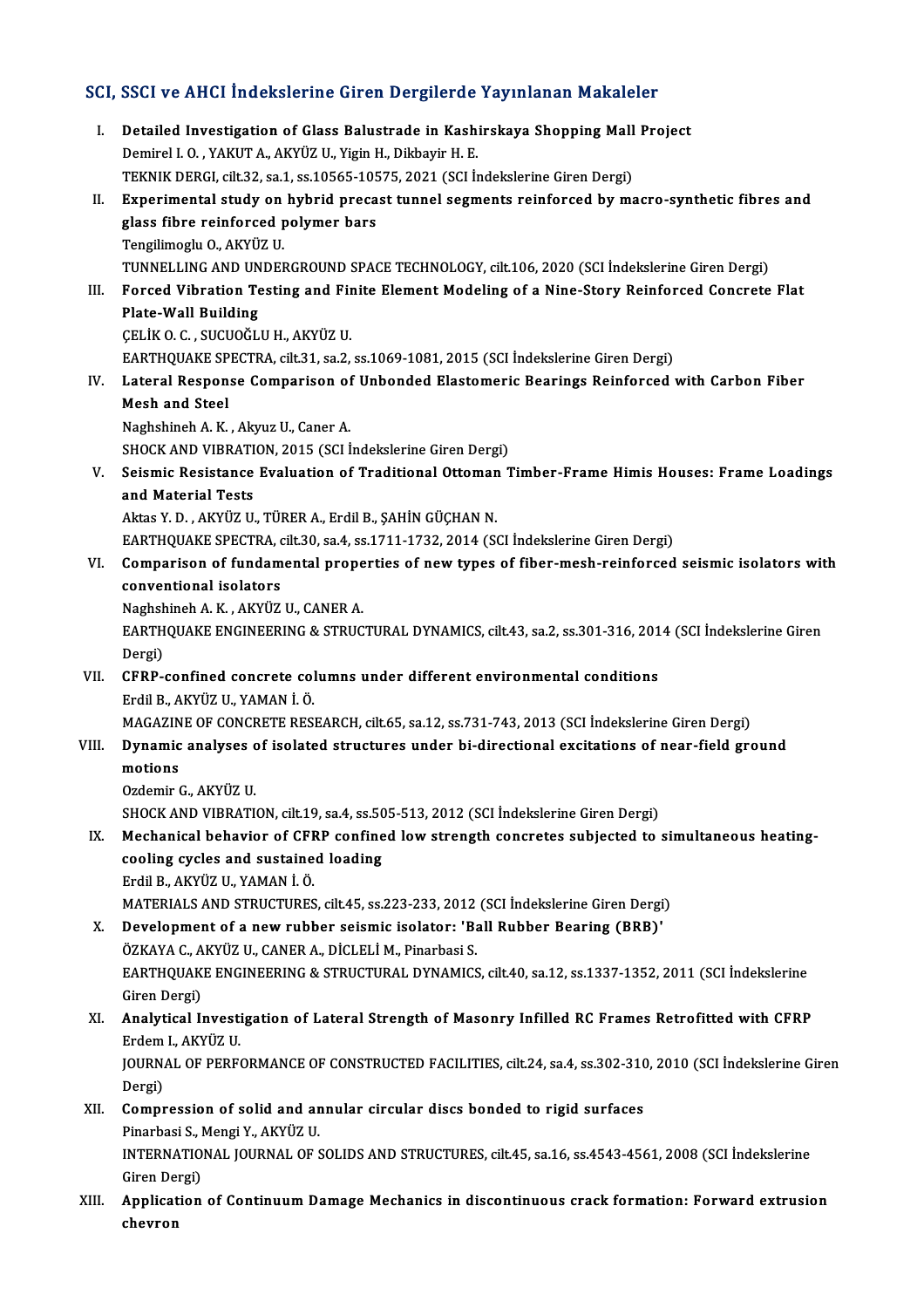SoyarslanC.,TEKKAYAA.E. ,AKYÜZU.

Soyarslan C., TEKKAYA A. E. , AKYÜZ U.<br>ZAMM-ZEITSCHRIFT FUR ANGEWANDTE MATHEMATIK UND MECHANIK, cilt.88, sa.6, ss.436-453, 2008 (SCI<br>İndekslerine Ciren Dergi) Soyarslan C., TEKKAYA A.<br>ZAMM-ZEITSCHRIFT FUR<br>İndekslerine Giren Dergi)<br>An avnarimantal studu ZAMM-ZEITSCHRIFT FUR ANGEWANDTE MATHEMATIK UND MECHANIK, cilt.88, sa.6, ss.43<br>Indekslerine Giren Dergi)<br>XIV. An experimental study on two different strengthening techniques for RC frames

İndekslerine Giren Dergi)<br>An experimental study on two dif:<br>Erdem I., Akyuz U., Ersoy U., Ozcebe G.<br>ENCINEEPINC STRUCTUPES silt 28.55 An experimental study on two different strengthening techniques for RC frames<br>Erdem I., Akyuz U., Ersoy U., Ozcebe G.<br>ENGINEERING STRUCTURES, cilt.28, sa.13, ss.1843-1851, 2006 (SCI İndekslerine Giren Dergi)<br>A new formulat Erdem I., Akyuz U., Ersoy U., Ozcebe G.<br>ENGINEERING STRUCTURES, cilt.28, sa.13, ss.1843-1851, 2006 (SCI İndekslerine Giren I<br>XV. A new formulation for the analysis of elastic layers bonded to rigid surfaces<br>Pinarbasi S

## ENGINEERING STRUCTURES, ci<br>A new formulation for the a<br>Pinarbasi S., Akyuz U., Mengi Y.<br>INTERNATIONAL JOURNAL OF A new formulation for the analysis of elastic layers bonded to rigid surfaces<br>Pinarbasi S., Akyuz U., Mengi Y.<br>INTERNATIONAL JOURNAL OF SOLIDS AND STRUCTURES, cilt.43, ss.4271-4296, 2006 (SCI İndekslerine Giren<br>Persi) Pinarba<br>INTERI<br>Dergi)<br>Senara

INTERNATIONAL JOURNAL OF SOLIDS AND STRUCTURES, cilt.43, ss.4271-4296, 2006 (SCI Indeksler<br>Dergi)<br>XVI. Separation at the interface of non-linearly elastic spinning tube-rigid shaft subjected to<br>cincumforantial shear Dergi)<br>Separation at the inter<br>circumferential shear<br>Alnus H Se<mark>parat</mark><br>circumf<br>Akyuz U.<br>INTERN/ circumferential shear<br>Akyuz U.<br>INTERNATIONAL JOURNAL OF NON-LINEAR MECHANICS, cilt.39, sa.8, ss.1333-1341, 2004 (SCI İndekslerine Giren

Akyuz <mark>|</mark><br>INTERI<br>Dergi)<br>Stabili INTERNATIONAL JOURNAL OF NON-LINEAR MECHANICS, cilt.39, sa.8, ss.1333-1341, 2004 (SCI Indeks)<br>Dergi)<br>XVII. Stability and breathing motions of pressurized compressible hyperelastic spherical shells

## Dergi)<br><mark>Stability and breath</mark><br>Akyuz U., Ertepinar A.<br>JOUPNAL OF SOUND 4 Stability and breathing motions of pressurized compressible hyperelastic spherical shell:<br>Akyuz U., Ertepinar A.<br>JOURNAL OF SOUND AND VIBRATION, cilt.247, sa.2, ss.293-304, 2001 (SCI İndekslerine Giren Dergi)<br>Stability and

Akyuz U., Ertepinar A.<br>JOURNAL OF SOUND AND VIBRATION, cilt.247, sa.2, ss.293-304, 2001 (SCI İndekslerine Giren Dergi)<br>XVIII. Stability and asymmetric vibrations of pressurized compressible hyperelastic cylindrical shells **JOURNAL OF SOUND A**<br>**Stability and asymn<br>Akyuz U., Ertepinar A.**<br>INTERNATIONAL JOU Stability and asymmetric vibrations of pressurized compressible hyperelastic cylindrical shells<br>Akyuz U., Ertepinar A.<br>INTERNATIONAL JOURNAL OF NON-LINEAR MECHANICS, cilt.34, sa.3, ss.391-404, 1999 (SCI İndekslerine Giren<br>

Akyuz U., Ertepinar A.<br>INTERNATIONAL JOURNAL OF NON-LINEAR MECHANICS, cilt.34, sa.3, ss.391-404, 1999 (SCI İndekslerine Giren<br>Dergi) INTERNATIONAL JOURNAL OF NON-LINEAR MECHANICS, cilt.34, sa.3, ss.391-404, 1999 (SCI İndekslerine Giren<br>Dergi)<br>XIX. Breathing motions and loss of stability of pre-stressed compressible hyperelastic cylindrical shells<br>Algua

Dergi)<br><mark>Breathing motions</mark><br>Akyuz U., Ertepinar A.<br>INTERNATIONAL IOU! Breathing motions and loss of stability of pre-stressed compressible hyperelastic cylindrical shells<br>Akyuz U., Ertepinar A.<br>INTERNATIONAL JOURNAL OF ENGINEERING SCIENCE, cilt.35, sa.14, ss.1265-1275, 1997 (SCI İndekslerine

Akyuz I<br>INTERI<br>Dergi)

# Dergi)<br>Kitap & Kitap Bölümleri

- I. Restoration Project for Andron A in Labraunda p & Krap Bordinici I<br>Restoration Project for Andron A in Labraunda<br>Bilgin Altınöz A. G. , Coutignies S., Erdil B., AKYÜZ U., TOPAL T., Akoğlu G., DİRİ F., ŞAHİN GÜÇHAN N.<br>ODTÜ 2012 Restoration<br>Bilgin Altınöz<br>ODTÜ, 2013<br>Confinamer Bilgin Altınöz A. G., Coutignies S., Erdil B., AKYÜZ U., TOPAL T., Akoğlu G., DİRİ F., ŞAHİN GÜÇHAN N.<br>ODTÜ, 2013<br>II. Confinement Effectiveness of CFRP in Axial Members under Various Loading Conditions<br>FRDU B. AKYÜZ II. YA
- ODTÜ, 2013<br>II. Confinement Effectiveness of CFRP in Axial Members under Various Loading Conditions<br>ERDİL B., AKYÜZ U., YAMAN İ.Ö. Confinement Effectiveness of CFRP in Axial Members under Various Loading Conditions<br>ERDİL B., AKYÜZ U., YAMAN İ. Ö.<br>Advanced Materials Research, , Editör, MULTI-FUNCTIONAL MATERIALS AND STRUCTURES IV Book Series, ss.277-<br>2 ERDİL B., A<br>Advanced I<br>281, 2013<br>Pinalar is

281, 2013<br>III. Binalar için Deprem Mühendisliği Temel İlkeler 281, 2013<br>Binalar için Deprem Mühendisliği Temel İlkeler<br>CANBAY E., GÜLKAN H. P. , YAKUT A., tankut t., ÖZCEBE G., SUCUOĞLU H., AKKAR D. S. , ersoy u., BAKIR B. S. ,<br>YU MAZ M. T. et al **Binalar için Depre<br>CANBAY E., GÜLKAN<br>YILMAZ M. T. , et al.<br>EVRİM 2009** CANBAY E., GI<br>YILMAZ M. T.<br>EVRİM, 2008

# HakemliKongre / SempozyumBildiriKitaplarında Yer Alan Yayınlar

- akemli Kongre / Sempozyum Bildiri Kitaplarında Yer Alar<br>I. A Comparative Experiment Study on Precast Tunnel Segments I. A Comparative Experiment Study on Precast Tunnel Segments<br>Akyüz U., Tengilimoglu O., Talu E., Mert S. WORLD TUNNEL CONGRESS 2020, Kuala-Lumpur, Malezya, 11 Eylül 2020 - 17 Şubat 2021, ss.327-332 Akyüz U., Tengilimoglu O., Talu E., Mert S.<br>WORLD TUNNEL CONGRESS 2020, Kuala-Lumpur, Malezya, 11 Eylül 2020 - 17 Şubat :<br>II. A Method for the Design of FRC Tunnel Linings Reinforced with GFRP Bars
- WORLD TUNNEL CONGRESS<br>**A Method for the Design<br>Akyüz U., Demir M., Erkus G.<br>WORLD TINNEL CONCRESS** Akyüz U., Demir M., Erkus G.<br>WORLD TUNNEL CONGRESS 2020, Kuala-Lumpur, Malezya, 11 - 17 Eylül 2020, ss.333-338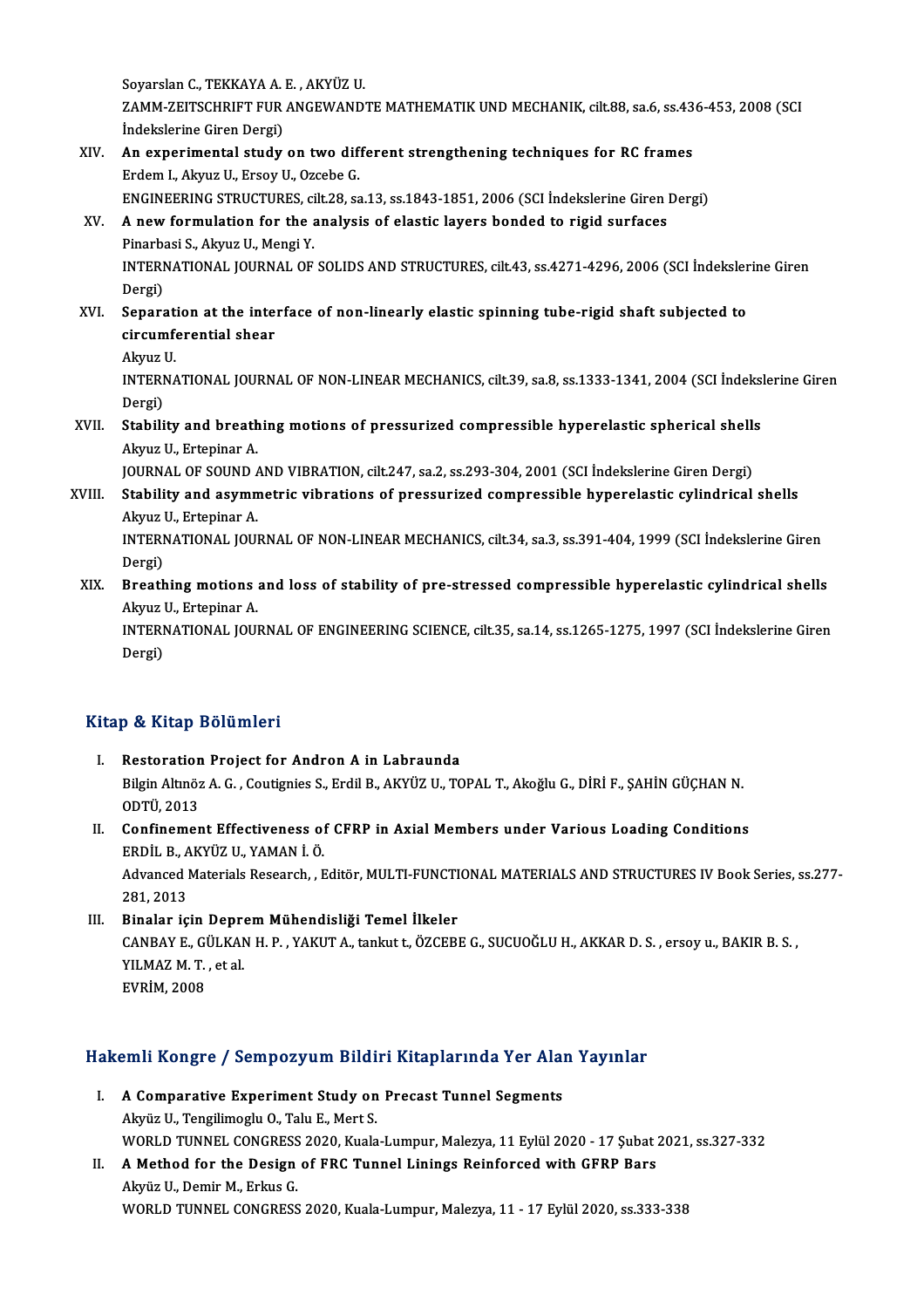## III. COMPARISON OF MODELING APPROACHES FOR HIGH DAMPING RUBBER BEARINGS<br>VARUT A ARYÜZ II. sebukg murata p. surulig. COMPARISON OF MODELING APPROACHES I<br>YAKUT A., AKYÜZ U., çabuk e., murota n., suzuki s.<br>16th uvarld senferense en sejamis isolation, energ COMPARISON OF MODELING APPROACHES FOR HIGH DAMPING RUBBER BEARINGS<br>YAKUT A., AKYÜZ U., çabuk e., murota n., suzuki s.<br>16th world conference on seismic isolation, energy dissipation and active vibration control of structure YAKUT A., AKYÜZ U., çabuk e., murota n., suzuki s.<br>16th world conference on seismic isolation, energy<br>Peter, Guernsey Ve Alderney, 1 - 06 Temmuz 2019<br>PASE ISOLATION APPLICATIONS IN TURKEY 16th world conference on seismic isolation, energy<br>Peter, Guernsey Ve Alderney, 1 - 06 Temmuz 2019<br>IV. BASE ISOLATION APPLICATIONS IN TURKEY Peter, Guernsey Ve<br>**BASE ISOLATION**<br>AKYÜZ U., YAKUT A.<br>Elevent U.S. National BASE ISOLATION APPLICATIONS IN TURKEY<br>AKYÜZ U., YAKUT A.<br>Elevent U.S. National Conference on Earthquake Engineering, Los-Angeles, Şili, 25 - 29 Haziran 2018<br>A Comparative Study on Seismis Isolation Applications in Turkey AKYÜZ U., YAKUT A.<br>Elevent U.S. National Conference on Earthquake Engineering, Los-Angeles<br>V. **A Comparative Study on Seismic Isolation Applications in Turkey**<br>AKYÜZ U., CANER A., YAKUT A. Elevent U.S. National Conference<br>**A Comparative Study on Se**<br>AKYÜZ U., CANER A., YAKUT A.<br>15th World Conference on Seit A Comparative Study on Seismic Isolation Applications in Turkey<br>AKYÜZ U., CANER A., YAKUT A.<br>15th World Conference on Seismic Isolation, Energy Dissipation and Active Vibration Control of Structures,<br>Wellington Noni Zeland AKYÜZ U., CANER A., YAKUT A.<br>15th World Conference on Seismic Isolation, I<br>Wellington, Yeni Zelanda, 27 - 29 Nisan 2017<br>Seismis retrofit of buildings with boskbo 15th World Conference on Seismic Isolation, Energy Dissipa<br>Wellington, Yeni Zelanda, 27 - 29 Nisan 2017<br>VI. Seismic retrofit of buildings with backbone dampers<br>Shaban N. Ordamir S. CANER A. AKVÜZ U. Wellington, Yeni Zelanda, 27 - 29 Nisan 2017<br>VI. Seismic retrofit of buildings with backbone dampers<br>Shaban N., Ozdemir S., CANER A., AKYÜZ U. Seismic retrofit of buildings with backbone dampers<br>Shaban N., Ozdemir S., CANER A., AKYÜZ U.<br>6th International Conference on Computational Methods in Structural Dynamics and Earthquake Engineering,<br>COMPDYN 2017, Phodes Je Shaban N., Ozdemir S., CANER A., AKYÜZ U.<br>6th International Conference on Computational Methods in Structural Dynamics and Ea<br>COMPDYN 2017, Rhodes Island, Yunanistan, 15 - 17 Haziran 2017, cilt.1, ss.2110-2118<br>Remaining se 6th International Conference on Computational Methods in Structural Dynamics and<br>COMPDYN 2017, Rhodes Island, Yunanistan, 15 - 17 Haziran 2017, cilt.1, ss.2110-211<br>VII. Remaining service life assessment of river bridges wi COMPDYN 2017, Rhodes Island, Yunanistan, 15 - 17 Haziran 2017, cilt.1, ss.2110-2118<br>Remaining service life assessment of river bridges with cracked members 8th International Conference on Bridge Maintenance, Safety and Management (IABMAS), Foz do Iguaçu, Brezilya, 26 - 30 Haziran 2016, ss.412-413 Ozdemir S., Topkara N., YAKUT A., AKYÜZ U., CANER A. 8th International Conference on Bridge Maintenance, Safety and Managemer<br>26 - 30 Haziran 2016, ss.412-413<br>VIII. Behavior of traditional timber frames under reverse cyclic loading<br>Altre V.D. Akvilz U. Tüpen A. Eppil B. SAHN 26 - 30 Haziran 2016, ss.412-413<br>Behavior of traditional timber frames under reverse c<br>Aktaş Y. D. , AKYÜZ U., TÜRER A., ERDİL B., ŞAHİN GÜÇHAN N.<br>Pasifis Conference en Farthaueks Engineering 6 - 08 Kasım 2 Behavior of traditional timber frames under reverse cyclic<br>Aktaş Y. D. , AKYÜZ U., TÜRER A., ERDİL B., ŞAHİN GÜÇHAN N.<br>Pacific Conference on Earthquake Engineering, 6 - 08 Kasım 2015<br>Confinement Effectiveness of GEBB in Av Aktaş Y. D. , AKYÜZ U., TÜRER A., ERDİL B., ŞAHİN GÜÇHAN N.<br>Pacific Conference on Earthquake Engineering, 6 - 08 Kasım 2015<br>IX. Confinement Effectiveness of CFRP in Axial Members under Various Loading Conditions<br>EPDIL B. A Pacific Conference on Earthquak<br>Confinement Effectiveness of<br>ERDİL B., AKYÜZ U., YAMAN İ. Ö.<br>4th International Conference on Confinement Effectiveness of CFRP in Axial Members under Various Loading Conditions<br>ERDİL B., AKYÜZ U., YAMAN İ. Ö.<br>4th International Conference on Multi-Functional Materials and Structures (MFMS 2013), Bangkok, Tayland, 1 ERDİL B., AKYÜZ U., YAMAN İ. Ö.<br>4th International Conference on Multi-<br>17 Temmuz 2013, cilt.747, ss.277-279<br>Behaviour of CEBB senfined lew s X. Behaviour of CFRP confined low strength concrete columns under temperature changes<br>Erdil B., AKYÜZ U., YAMAN İ. Ö. 17 Temmuz 2013, cilt 747, ss 277-279 **Behaviour of CFRP confined low strength concrete columns under temperature changes<br>Erdil B., AKYÜZ U., YAMAN İ. Ö.<br>fib Symposium 2012: Concrete Structures for Sustainable Community, Stockholm, İsveç, 11 - 14 Haziran 2012,** Erdil B., AKY<br>fib Symposi<br>ss.307-310 fib Symposium 2012: Concrete Structures for Sustainable Community, Stockholm, İsveç, 11 - 14 Hazirai<br>ss.307-310<br>XI. A comparative study of force-deformation relationship of FRP-confined concrete columns<br>Frdil P. AKVÜZ II. ss.307-310<br>XI. A comparative study of force-deformation relationship of FRP-confined concrete columns<br>Erdil B., AKYÜZ U., YAMAN İ. Ö. , Irfanoglu A. A comparative study of force-deformation relationship of FRP-confined concrete columns<br>Erdil B., AKYÜZ U., YAMAN İ. Ö. , Irfanoglu A.<br>3rd International Conference on Computational Methods in Structural Dynamics and Earthqu Erdil B., AKYÜZ U., YAMAN İ. Ö. , Irfanoglu A.<br>3rd International Conference on Computational Method:<br>COMPDYN 2011, Corfu, Yunanistan, 25 - 28 Mayıs 2011<br>Doluur Katlı Tünel Kalın Bina Sonlu Eleman Madel 3rd International Conference on Computational Methods in Structural Dynamics and Earthquake Eng<br>COMPDYN 2011, Corfu, Yunanistan, 25 - 28 Mayıs 2011<br>XII. Dokuz Katlı Tünel Kalıp Bina Sonlu Eleman Modelinin Zorlamalı Titreşi COMPDYN 2011,<br>Dokuz Katlı Tü<br>Güncellenmesi Dokuz Katlı Tünel Kalıp Bina<br>Güncellenmesi<br>Çelik O. C. , Sucuoğlu H., Akyüz U.<br>1. Türkiye Denrem Mühendieliği Güncellenmesi<br>Çelik O. C. , Sucuoğlu H., Akyüz U.<br>1. Türkiye Deprem Mühendisliği ve Sismoloji Konferansı, Ankara, Türkiye, 11 - 14 Ekim 2011, ss.1-7<br>Testing and Seismis Canasity Evaluation of a Tynisel Traditional Ottoman Celik O. C. , Sucuoğlu H., Akyüz U.<br>1. Türkiye Deprem Mühendisliği ve Sismoloji Konferansı, Ankara, Türkiye, 11 - 14 Ekim 2011, ss.1-7<br>2. XIII. Testing and Seismic Capacity Evaluation of a Typical Traditional Ottoman T 1. Türkiye Deprem Mühendisliği ve Sismoloji Konferansı, Ank<br>Testing and Seismic Capacity Evaluation of a Typical 1<br>aktaş y. d. , TÜRER A., ERDİL B., AKYÜZ U., ŞAHİN GÜÇHAN N.<br>7TH INTERNATIONAL CONFERENCE ON STRUCTURAL ANAL Testing and Seismic Capacity Evaluation of a Typical Traditional Ottoman Timber Frame<br>aktaş y. d. , TÜRER A., ERDİL B., AKYÜZ U., ŞAHİN GÜÇHAN N.<br>7TH INTERNATIONAL CONFERENCE ON STRUCTURAL ANALYSIS OF HISTORIC CONSTRUCTION aktaş y. d. , TÜRER A., ERDİL B., AKYÜZ U., ŞAHİN GÜÇHAN N.<br>7TH INTERNATIONAL CONFERENCE ON STRUCTURAL ANALYSIS OF HISTORIC CONSTRUCTIONS:<br>STRENGTHENING AND RETROFITTING, PTS 1 AND 2, Shanghai, Çin, 6 - 08 Ekim 2010, cilt. XIV. Symmetric and asymmetric vibrations of cylindrical shells STRENGTHENING AND<br>Symmetric and asym<br>AKYÜZ U., Ertepinar A.<br><sup>7th International Confe</sub></sup> 7th International Conference on Vibration Problems (ICOVP 2005), İstanbul, Türkiye, 5 - 09 Eylül 2005, cilt.111, ss.27-28 AKYÜZ U., Ertepinar A. 7th International Conference on Vibrations.<br>
SS.27-28<br>
XV. Tensile capacities of CFRP anchors<br>
Ordemin C. AKVUZ U. ss.27-28<br>Tensile capacities o<br>Ozdemir G., AKYÜZ U.<br>Werkeben en Advang Ozdemir G., AKYÜZ U.<br>Workshop on Advances in Earthquake Engineering for Urban Risk Reduction, İstanbul, Türkiye, 30 Mayıs - 01 Haziran2005, cilt.66, ss.471-472 XVI. Forced Vibration Testing of Reinforced Concrete Buildings